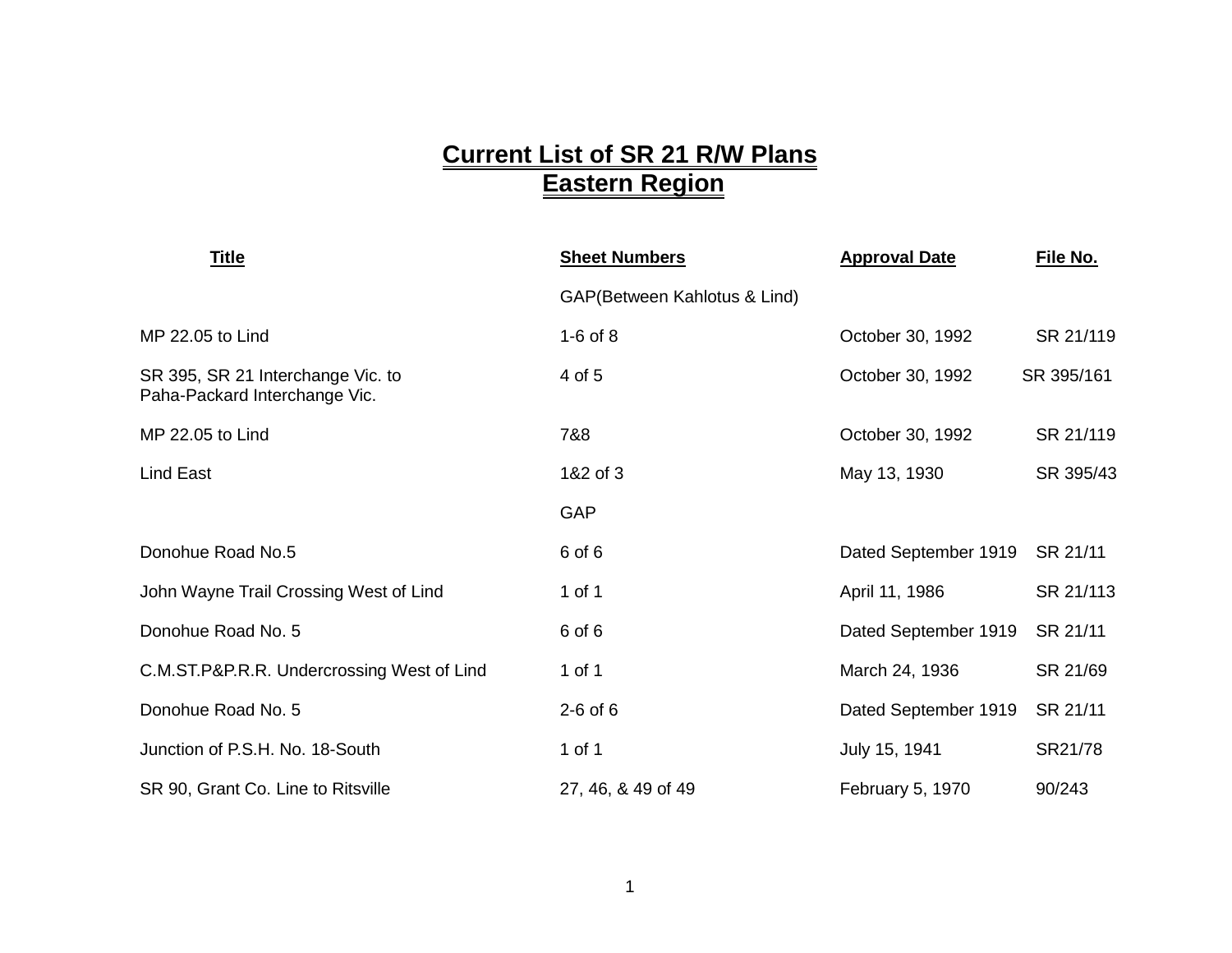| Jct. SR 90 to Tokio Rd.         | 1-17 of 17   | April 18, 1980     | 21/107   |
|---------------------------------|--------------|--------------------|----------|
| Donohue Road No. 9              | 1 of 1       | September 20, 1920 | 21/12    |
| Bridge No. 4-B 102 & Approaches | 1 & 2 of 2   | February 25, 1959  | 21/89    |
| Donohue Road No. 9              | $1$ of $1$   | September 20, 1920 | 21/12    |
|                                 | GAP          |                    |          |
| Permanent Highway No. 14        | Unnumbered   | December 8, 1925   | SR 21/35 |
| Odessa North                    | $1-5$ of $5$ | February 5, 1930   | SR 12/66 |
| Odessa North                    | 1 & 2 of 2   | February 5, 1930   | SR 21/68 |
|                                 | GAP          |                    |          |
| <b>Wilbur South</b>             | 1-11 of 11   | February 7, 1931   | SR 21/56 |
| <b>Wilbur South</b>             | 4 & 5 of 5   | February 7, 1931   | SR 21/67 |
| <b>Wilbur South</b>             | 1 of 1       | May 20, 1949       | SR 21/80 |
| <b>Wilbur South</b>             | $1-4$ of $5$ | February 7, 1931   | SR 21/67 |
|                                 | <b>GAP</b>   |                    |          |
| SR 2, Wilbur to Almira          | 1 of 11      | February 24, 1931  | SR 2/79  |
| <b>Wilbur North</b>             | 1 & 2 of 3   | April 7, 1936      | SR 21/61 |
| <b>Wilbur North</b>             | $2-5$ of $5$ | January 21, 1925   | SR 21/27 |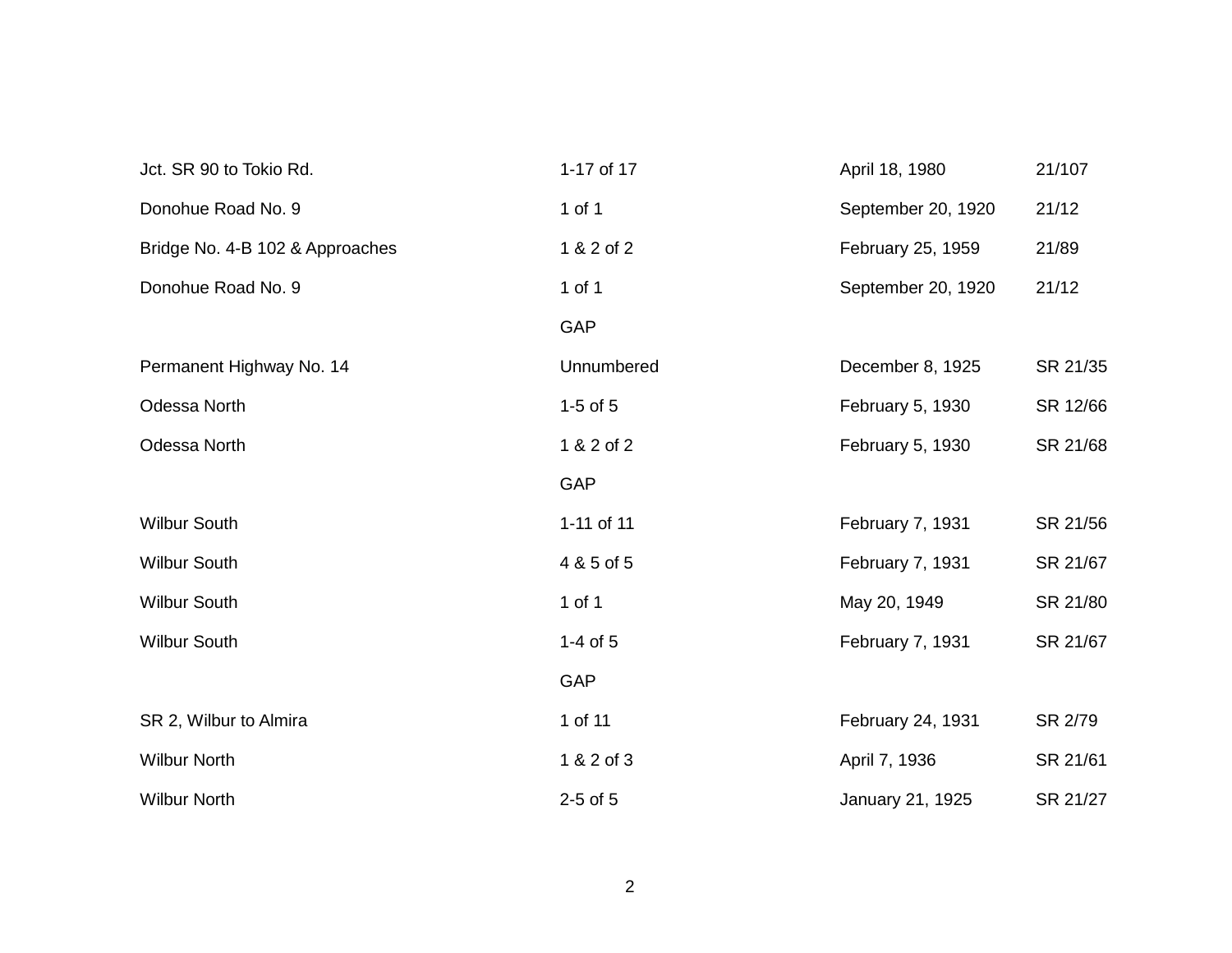| <b>Wilbur Hill</b>                            | $1-3$ of $3$                                  | July 27, 1925                          | SR21/28  |
|-----------------------------------------------|-----------------------------------------------|----------------------------------------|----------|
| <b>Wilbur North</b>                           | 3 & 4 of 7                                    | Undated                                | SR 21/24 |
| <b>Wilbur Hill to Clarke</b>                  | $1-3$ of $3$                                  | October 20, 1923                       | SR 21/26 |
| <b>Wilbur Hill to Clarke</b>                  | $3-5$ of $5$                                  | October 20, 1923                       | SR 21/25 |
|                                               | (Take Keller Ferry across the Columbia River) |                                        |          |
| Keller Ferry North Revision                   | 1 of 1                                        | Sept. 19, 1941                         | 21/72    |
| <b>Columbia River to Alice Creek</b>          | 1-6 of 10                                     | Feb. 21, 1939                          | 21/63    |
| Columbia River to Alice Creek Revision        | 1 of $2$                                      | Feb. 21, 1939<br>Revised Oct. 3, 1939  | 21/63A   |
| San Poil Slide Vicinity                       | 1 & 2 of 2                                    | March 13, 1967                         | 21/115   |
| Columbia River to Alice Creek Revision        | 2 of 2                                        | Feb. 21, 1939<br>Revised Oct. 3, 1939  | 21/63A   |
| <b>Columbia River to Alice Creek</b>          | 8 of 10                                       | Feb. 21, 1939                          | 21/63    |
| <b>Columbia River to Alice Creek Revision</b> | 9 & 10 of 10<br>10                            | Feb. 21, 1939<br>Revised Oct. 10, 1939 | 21/63    |
| Columbia River to Cache Creek                 | $2-6$ of 6                                    | June 26, 1928                          | 21/32    |
| <b>Cache Creek North</b>                      | 1-13 of 13                                    | April 29, 1930                         | 21/48    |
| Forest Line - South                           | 1 of 11                                       | Jan. 20, 1931<br>Revised June 25, 1931 | 21/51    |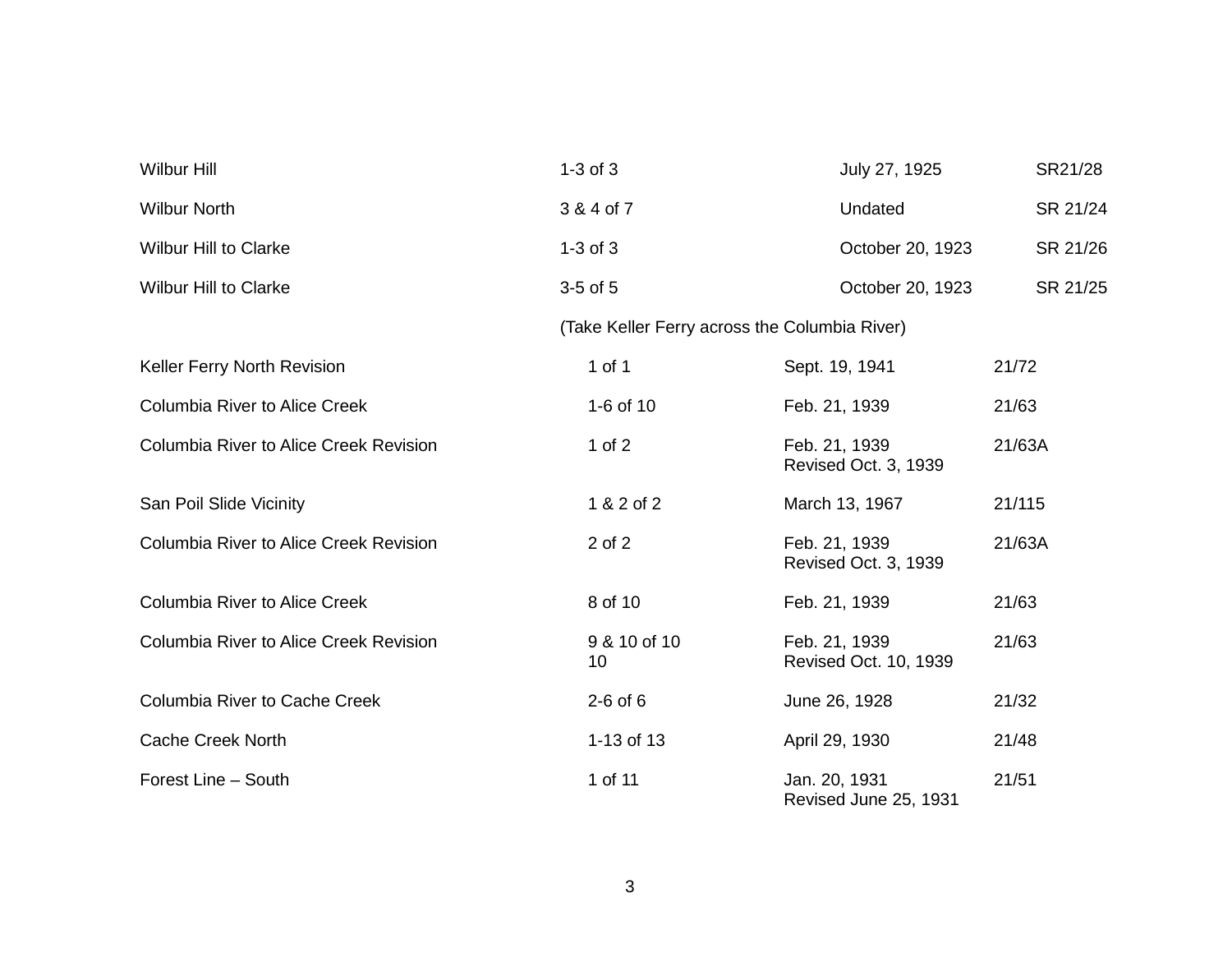| Forest Line - South                     | 2 of 11             | Jan.20, 1931<br>Revised June 23, 1931<br>& Revised Nov. 24, 1931 | 21/51  |
|-----------------------------------------|---------------------|------------------------------------------------------------------|--------|
| Forest Line - South                     | 3, 4, 10 & 11 of 11 | Jan. 20, 1931                                                    | 21/51  |
| Forest Line - South                     | 5-9 of 11           | Jan. 20, 1931<br>Revised Nov. 24, 1931                           | 21/51  |
| <b>Republic South</b>                   | 1-4 of 20           | Undated                                                          | 21/87  |
| Keller to Republic                      | 1-4 of 4            | Oct. 19, 1967                                                    | 21/94  |
| <b>Republic South</b>                   | 6-20 of 20          | Undated                                                          | 21/87  |
| <b>Republic Vicinity</b>                | $2$ of $4$          | June 24, 1930                                                    | 21/36  |
| SR 20 & SR 21, Republic to Obrien Creek | 1-3 of $4$          | Aug. 17, 1937                                                    | 21/41  |
| SR 20 & SR 21, Republic - Curlew Road   | 1&2 of 2            | Dec. 5, 1935                                                     | 20/70  |
| Jct. SR 20 & SR 21 - Republic Vicinity  | $1-3$ of $3$        | April 2, 1970                                                    | 20/228 |
| <b>Republic North</b>                   | $1-6$ of $6$        | April 7, 1995                                                    | 21/121 |
| Republic North to Curlew Lake Vicinity  | 1-11 of 11          | July 24, 1996                                                    | 21/122 |
| Permanent Highway No. 1-D               | 1 & 2               | Undated                                                          | 21/2   |
| Permanent Highway No. 1-E               | $1-3$ of $3$        | Undated                                                          | 21/17  |
| Permanent Highway No. 5 Karamin to Malo | $1-3$ of $3$        | Undated                                                          | 21/37  |